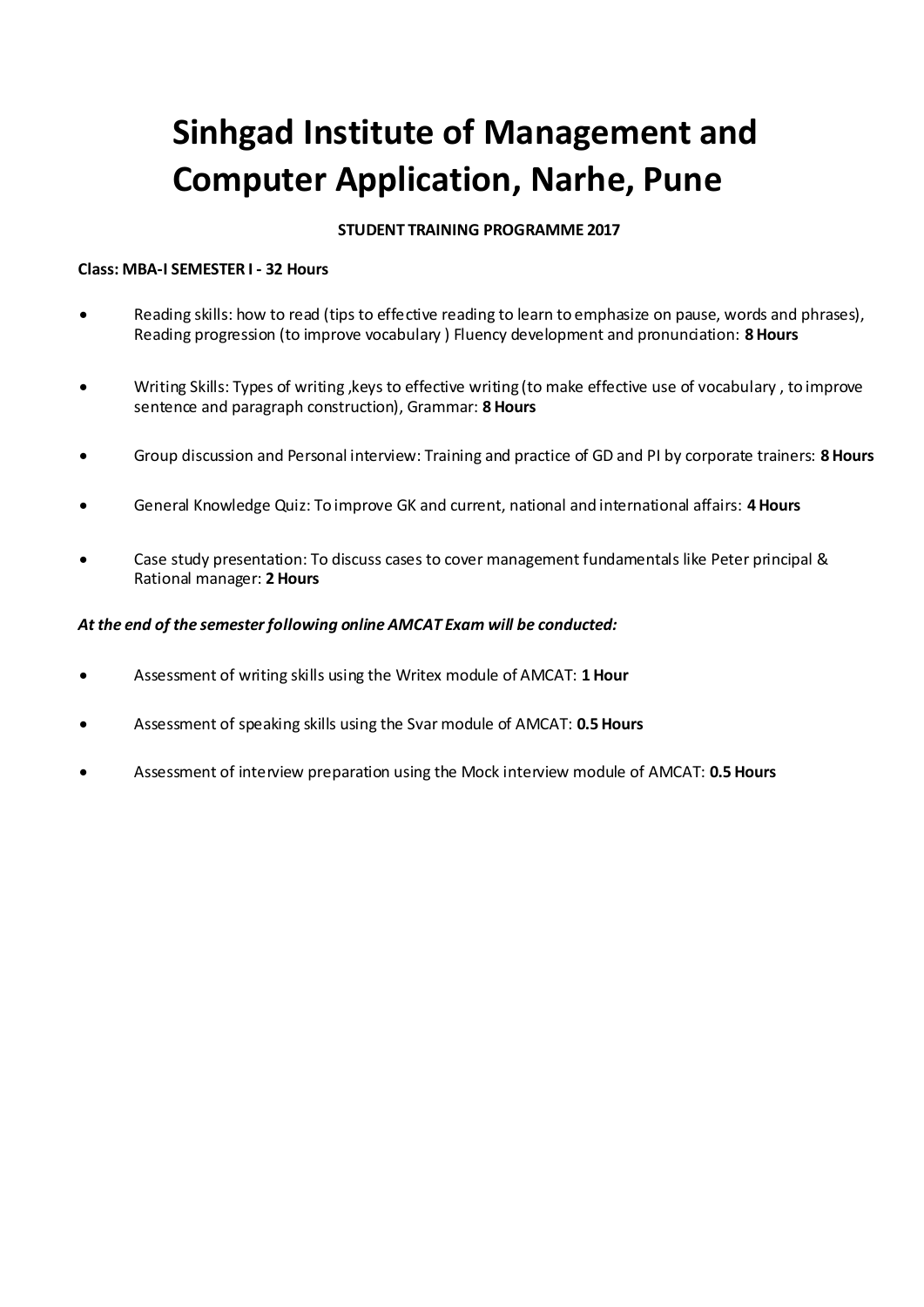



 Additional STP Components viz. Communication Skills Module and Management Games to be conducted as mentioned in the general instructions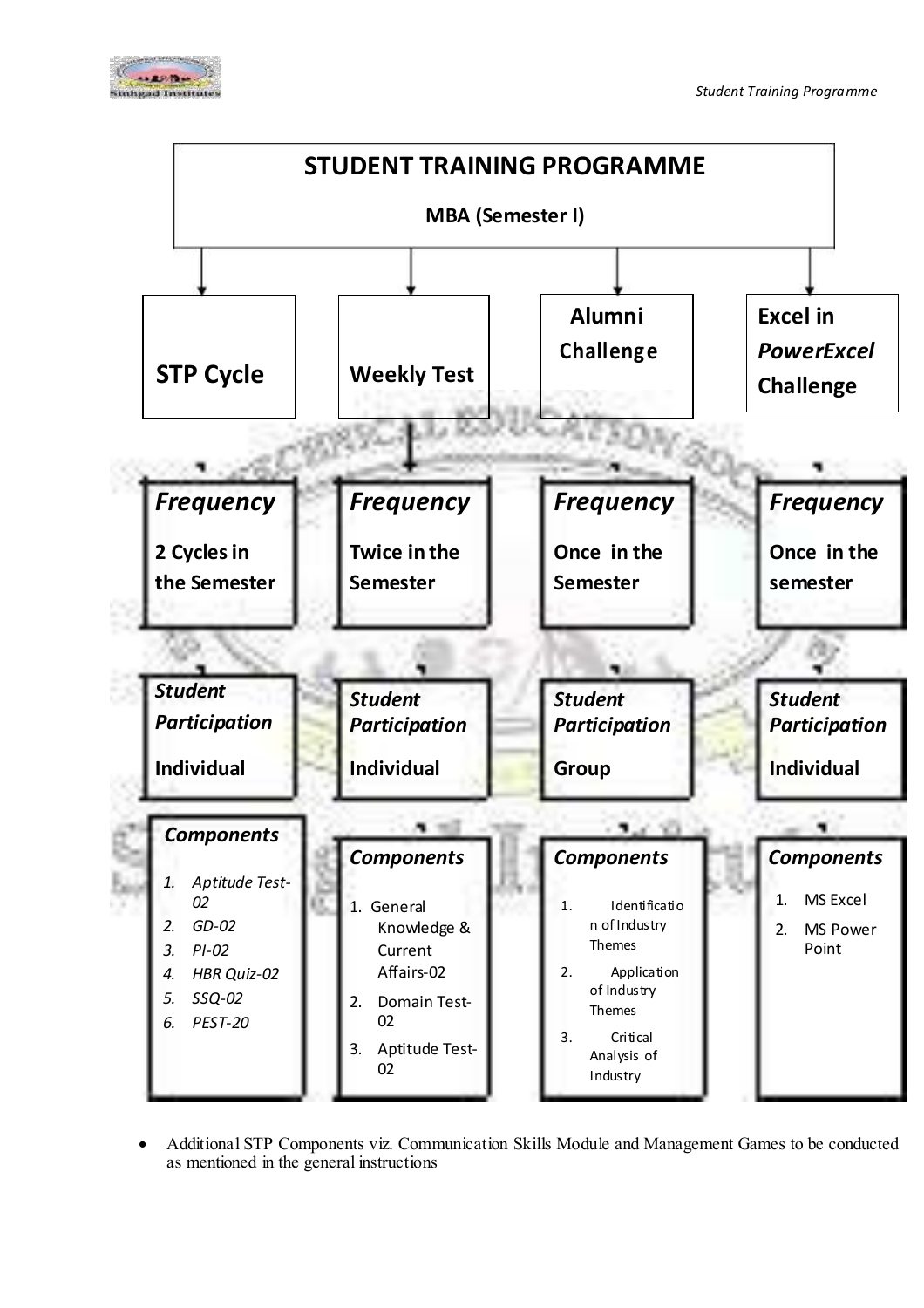



 Additional STP Components viz. Communication Skills Module and Management Games to be conducted as mentioned in the general instructions